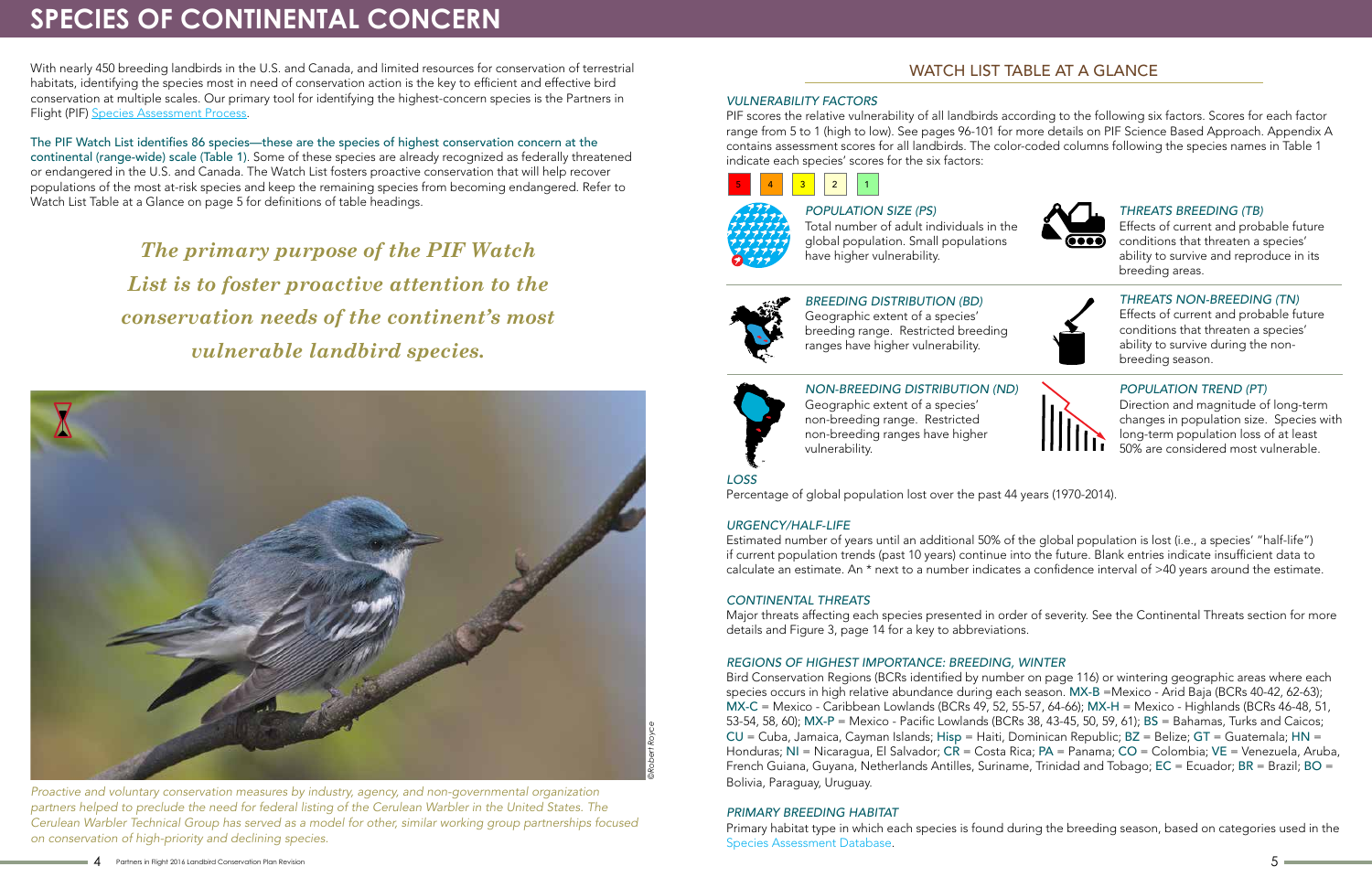# **SPECIES OF CONTINENTAL CONCERN**

### Table 1. PIF WATCH LIST FOR CONTINENTAL UNITED STATES AND CANADA

|                                                                                                                                                          | <b>Vulnerability Factors</b> |           |    |                      |           |      |           | Urgency/    |                   | Regions of Highest Importance |                 | Primary                    |
|----------------------------------------------------------------------------------------------------------------------------------------------------------|------------------------------|-----------|----|----------------------|-----------|------|-----------|-------------|-------------------|-------------------------------|-----------------|----------------------------|
| <b>Species</b>                                                                                                                                           |                              |           |    | Distribution Threats |           | Loss | Half-Life | Continental |                   |                               | <b>Breeding</b> |                            |
|                                                                                                                                                          | <b>PS</b>                    | <b>BD</b> | ND | TB                   | <b>TN</b> | PT   |           | (years)     | <b>Threat</b>     | <b>Breeding</b>               | Wintering       | Habitat                    |
| RECOVER: Red Watch List - Species with extremely high vulnerability due to small population and range, high threats, and rangewide declines (19 species) |                              |           |    |                      |           |      |           |             |                   |                               |                 |                            |
|                                                                                                                                                          |                              |           |    |                      |           |      | > 50%     |             | R, E, Cl, U, D    | 16                            | 16              | Sagebrush                  |
| <b>Gunnison Sage-Grouse</b><br>Lesser Prairie-Chicken                                                                                                    |                              |           |    |                      |           |      | > 50%     |             | A, R, E, Cl       | 18, 19                        | 18, 19          | Grassland                  |
| California Condor                                                                                                                                        |                              |           |    |                      |           |      | > 50%     |             | Co, D, E          | 32, 16                        | 32, 16          | Chaparral                  |
| Red-cockaded Woodpecker                                                                                                                                  |                              |           |    |                      |           |      | 79%       | $38*$       | F                 | 27, 25                        | 27, 25          | <b>Eastern Forest</b>      |
| Ivory-billed Woodpecker                                                                                                                                  |                              |           |    |                      |           |      | uncertain |             | F, U              | 27, 25, 26, 31                | 27, 25, 26, 31  | <b>Eastern Forest</b>      |
| Red-crowned Parrot                                                                                                                                       |                              |           |    |                      |           |      | > 50%     |             | H, T              | 36                            | 36              | <b>Tropical Dry Forest</b> |
| <b>Black-capped Vireo</b>                                                                                                                                |                              |           |    |                      |           |      | 15-50%    |             | R, U              | 35, 20                        | MX-P            | <b>Desert Scrub</b>        |
| Florida Scrub-Jay                                                                                                                                        |                              |           |    |                      |           |      | > 50%     |             | U, A, D           | 31                            | 31              | <b>Eastern Forest</b>      |
| <b>Bicknell's Thrush</b>                                                                                                                                 |                              |           |    |                      |           |      | 15-50%    |             | T, F, Cl          | 14                            | Hisp            | <b>Boreal Forest</b>       |
| Bendire's Thrasher                                                                                                                                       |                              |           |    |                      |           |      | 86%       | 18          | R, A, U, E, Cl    | 33, 16                        | 33              | <b>Desert Scrub</b>        |
| Le Conte's Thrasher                                                                                                                                      |                              |           |    |                      |           |      | 67%       | 27          | R, A, U, E, Cl    | 33                            | 33              | <b>Desert Scrub</b>        |
| Bachman's Warbler                                                                                                                                        |                              |           |    |                      |           |      | uncertain |             | F                 | 27, 25, 26                    | Cυ              | <b>Eastern Forest</b>      |
| Golden-winged Warbler                                                                                                                                    |                              |           |    |                      |           |      | 60%       | $34*$       | F, T, U           | 12, 23, 28                    | CR, PA, HN, NI  | <b>Eastern Forest</b>      |
| Golden-cheeked Warbler                                                                                                                                   |                              |           |    |                      |           |      | > 50%     |             | T, F, U           | 20                            | NI, HN, MX-H    | <b>Western Forest</b>      |
| Bachman's Sparrow                                                                                                                                        |                              |           |    |                      |           |      | 72%       | 24          | F                 | 27, 31                        | 27, 31          | <b>Eastern Forest</b>      |
| Saltmarsh Sparrow                                                                                                                                        |                              |           |    |                      |           |      | 94%       |             | Cl, U             | 30                            | 27, 30          | Coastal Saltmarsh          |
| <b>Tricolored Blackbird</b>                                                                                                                              |                              |           |    |                      |           |      | > 50%     | > 50        | Α                 | 32                            | 32              | Wetland                    |
| <b>Black Rosy-Finch</b>                                                                                                                                  |                              |           |    |                      |           |      | 95%       |             | CI                | 10, 9                         | 16              | Alpine Tundra              |
| Brown-capped Rosy-Finch                                                                                                                                  |                              |           |    |                      |           |      | 95%       |             | CI                | 16                            | 16              | Alpine Tundra              |
|                                                                                                                                                          |                              |           |    |                      |           |      |           |             |                   |                               |                 |                            |
| PREVENT DECLINE: "R" Yellow Watch List - Species not declining but vulnerable due to small range or population and moderate threats (12 species)         |                              |           |    |                      |           |      |           |             |                   |                               |                 |                            |
| Flammulated Owl                                                                                                                                          |                              |           |    |                      |           |      | uncertain |             | F, Cl, U          | 34, 16, 10                    |                 | <b>Western Forest</b>      |
| Lucifer Hummingbird                                                                                                                                      |                              |           |    |                      |           |      | uncertain |             | CI                | 35                            | MX-H; MX-P      | Desert Scrub               |
| Gray Vireo                                                                                                                                               |                              |           |    |                      |           |      | none      | > 50        | T, F, D           | 16, 34                        | $MX-B$          | <b>Western Forest</b>      |
| Island Scrub-Jay                                                                                                                                         |                              |           |    |                      |           |      | uncertain |             | F, D              | 32                            | 32              | <b>Western Forest</b>      |
| California Gnatcatcher                                                                                                                                   |                              |           |    |                      |           |      | uncertain |             | U                 | 32                            | 32              | Chaparral                  |
| McKay's Bunting                                                                                                                                          |                              |           |    |                      |           |      | uncertain |             | Cl                | 11                            | 1               | Arctic Tundra              |
| Colima Warbler                                                                                                                                           |                              |           |    |                      |           |      | uncertain |             | F                 | 35                            | Mx-H            | <b>Mexican Pine Oak</b>    |
| Kirtland's Warbler                                                                                                                                       |                              |           |    |                      |           |      | none      |             | T, F              | 12                            | BS              | <b>Eastern Forest</b>      |
| Henslow's Sparrow                                                                                                                                        |                              |           |    |                      |           |      | uncertain | > 50        | A, U              | 24, 22                        | 25, 26, 27      | Grassland                  |
| Nelson's Sparrow                                                                                                                                         |                              |           |    |                      |           |      | uncertain | > 50        | Cl, A, U          | 7, 11, 6, (14)                | 37, 27          | Wetland                    |
| Seaside Sparrow                                                                                                                                          |                              |           |    |                      |           |      | none      | > 50        | Cl, U             | 37, 30, 27                    | 37, 27          | <b>Coastal Saltmarsh</b>   |
| Audubon's Oriole                                                                                                                                         |                              |           |    |                      |           |      | uncertain |             | F.                | 36                            | 36              | <b>Tropical Dry Forest</b> |
| REVERSE DECLINE: "D" Yellow Watch List - Species with population declines and moderate to high threats (55 species)                                      |                              |           |    |                      |           |      |           |             |                   |                               |                 |                            |
| Mountain Quail                                                                                                                                           |                              |           |    |                      |           |      | 19%       | > 50        | Cl, F             | 32, 15, 5                     | 32, 15, 5       | <b>Western Forest</b>      |
| <b>Scaled Quail</b>                                                                                                                                      |                              |           |    |                      |           |      | 67%       | 8           | R, A, Cl          | 35, 18                        | 35, 18          | <b>Desert Scrub</b>        |
| Greater Sage-Grouse                                                                                                                                      |                              |           |    |                      |           |      | 67%       | > 50        | E, R, D, A, Cl, I | 10, 17, 9                     | 10, 17, 9       | Sagebrush                  |
| Sooty Grouse                                                                                                                                             |                              |           |    |                      |           |      | 52%       | > 50        | F                 | 5                             | 5               | <b>Western Forest</b>      |
| Greater Prairie-Chicken                                                                                                                                  |                              |           |    |                      |           |      | > 50%     | > 50        | A, E, R, I, H     | 19                            | 19              | Grassland                  |
| White-crowned Pigeon                                                                                                                                     |                              |           |    |                      |           |      | 15-50%    |             | T, H              | 31                            | 31              | Mangrove                   |
| <b>Band-tailed Pigeon</b>                                                                                                                                |                              |           |    |                      |           |      | 60%       | > 50        | F, T              | 5, 32, 34                     | CO              | <b>Western Forest</b>      |
| Mangrove Cuckoo                                                                                                                                          |                              |           |    |                      |           |      | 15-50%    |             | U, T              | 31                            |                 | Mangrove                   |
| Black-billed Cuckoo                                                                                                                                      |                              |           |    |                      |           |      | 66%       | $37*$       | T, F, U           | 12, 13, 23, 28                | VE, MX-P, EC    | <b>Eastern Forest</b>      |
| Whiskered Screech-Owl                                                                                                                                    |                              |           |    |                      |           |      | 15-50%    |             | F, U, Cl          | 34                            | 34              | <b>Mexican Pine Oak</b>    |

| Half-Life<br><b>Species</b><br><b>Breeding</b><br>Distribution Threats<br><b>Loss</b><br><b>Threat</b><br><b>Breeding</b><br><b>PS</b><br>Wintering<br>PT<br>(years)<br><b>Habitat</b><br><b>ND</b><br><b>BD</b><br>TB TN<br>$\vert$ 3<br> 11 <br>Arctic Tundra<br>Snowy Owl<br>64%<br><b>CI</b><br>34, 5, 32, 15<br><b>Western Forest</b><br>Spotted Owl<br>15-50%<br>F, Cl<br>34, 5, 32, 15<br>Long-eared Owl<br>91%<br>F, U<br>22, 35, 33, 18, 9, 34, 15<br><b>Forest Generalist</b><br>(widespread)<br>Eastern Whip-poor-will<br>67%<br>F, T, Co, U, Cl<br>24, 29, 27, 25<br>31, NI<br><b>Eastern Forest</b><br><b>Mexican Pine Oak</b><br>Mexican Whip-poor-will<br>15-50%<br>T, F, Co, Cl<br>34<br>MX-H; GT<br><b>Black Swift</b><br>94%<br>16<br>CI<br>5, 10<br><b>BR</b><br><b>Western Forest</b><br><b>Western Forest</b><br>Rufous Hummingbird<br>60%<br>34<br>Cl, F<br>15<br>26, 37, 36<br>32<br>Chaparral<br>Allen's Hummingbird<br>83%<br>17<br>Cl, U<br>32, 5<br>MX-P; MX-H<br><b>Mexican Pine Oak</b><br><b>Elegant Trogon</b><br>15-50%<br>T, F<br>34<br>$> 50$<br>9, 16<br>Lewis's Woodpecker<br>67%<br>F, Cl<br><b>Western Forest</b><br>32, 15, 16, 34<br>Red-headed Woodpecker<br>68%<br>> 50<br>F, U<br>22, 19, 27, 26, 24<br>26, 27, 25, 24<br><b>Eastern Forest</b><br>T, F, Cl<br>34<br><b>Mexican Pine Oak</b><br>Arizona Woodpecker<br>15-50%<br>34<br>Gilded Flicker<br>33<br>33<br>33<br><b>Desert Scrub</b><br>58%<br>R, U<br>36<br><b>Tropical Dry Forest</b><br><b>Green Parakeet</b><br>15-50%<br>T, H<br>36<br>CO, EC, VE<br>Olive-sided Flycatcher<br>78%<br>24<br>T, F, Cl<br>4, 10, 5<br><b>Boreal Forest</b><br>19<br>16, 9<br><b>Western Forest</b><br>84%<br>F, R<br>16, 9<br>Pinyon Jay<br>Yellow-billed Magpie<br>49%<br>11<br>D<br>32<br>32<br><b>Western Forest</b><br>51%<br>46<br>5<br>Chestnut-backed Chickadee<br>F, U<br>5<br><b>Western Forest</b><br>Mexican Chickadee<br><b>Mexican Pine Oak</b><br>15-50%<br>F<br>34<br>40<br><b>Western Forest</b><br>Oak Titmouse<br>53%<br>F, U<br>32<br>32<br>34<br>34<br><b>Desert Scrub</b><br><b>Black-capped Gnatcatcher</b><br>15-50%<br>A, R, U<br>$> 50$<br>U<br>32, 15<br>32, 15<br>Wrentit<br>24%<br>Chaparral<br>Wood Thrush<br>59%<br>31<br>F, T, U, E, I<br>28, 29, 27, 24, 13<br>BZ, GT, HN, MX-C<br><b>Eastern Forest</b><br>58%<br>34<br>U<br>32<br>Chaparral<br>California Thrasher<br>32<br>27<br>Grassland<br>Sprague's Pipit<br>73%<br>A, R, E, I<br>11<br>36, 37, 35, 21, 34<br>Grassland<br>Chestnut-collared Longspur<br>85%<br>21<br>A, R, E, I<br>11, 17<br>35, 34<br>Grassland<br>McCown's Longspur<br>86%<br>> 50<br>A, R, E, I<br>35, 21, 18, 34, 19<br> 11, 18, 17, 10<br>Prothonotary Warbler<br>> 50<br>26, 27<br>PA, CR<br><b>Eastern Forest</b><br>34%<br>T, U, F<br>16, 34<br><b>Western Forest</b><br>Virginia's Warbler<br>38%<br>> 50<br>T, F, U<br>Mx-P<br>Connecticut Warbler<br>51%<br>> 50<br>T, F<br>6, 8, 12<br>CO.<br><b>Boreal Forest</b><br><b>Eastern Forest</b><br>Kentucky Warbler<br>T, F, U<br>24, 25, 27, 28<br>BZ, GT, HN, MX-C<br>25%<br>> 50<br><b>Boreal Forest</b><br>Cape May Warbler<br>T, F<br>8, 6, 12, 7<br>Hisp, BS, CU<br>79%<br>> 50<br>Cerulean Warbler<br>73%<br>26<br>T, F, E, U<br>28<br><b>CO</b><br><b>Eastern Forest</b><br>Prairie Warbler<br>> 50<br>T, F, U<br>BS, CU, Hisp<br><b>Eastern Forest</b><br>54%<br>27, 29, 28, 24, 25<br><b>Mexican Pine Oak</b><br>Grace's Warbler<br>BZ, GT, HN, MX-H<br>52%<br>> 50<br>T, F, Cl<br>34, 16<br>Canada Warbler<br>63%<br>$> 50$<br><b>CO</b><br><b>Boreal Forest</b><br>T, F<br>8, 12, 14<br><b>Desert Scrub</b><br>Rufous-winged Sparrow<br>15-50%<br>33, 34<br>33, 34<br>R, A, U<br><b>Black-chinned Sparrow</b><br>34, 35<br>Chaparral<br>61%<br>> 50<br>R, U<br>35, 32, 34<br><b>Tropical Dry Forest</b><br>Five-striped Sparrow<br>15-50%<br>34<br>MX-P<br>R<br>Grassland<br>Baird's Sparrow<br>> 50<br>11<br>34<br>72%<br>A, R, E<br>Grassland<br>Le Conte's Sparrow<br>A, U, Cl<br>25, 21, 20, 37<br>61%<br>43<br>6, 7, 11<br>Harris's Sparrow<br>63%<br>A, U<br>3,7<br>19, 21<br>Arctic Tundra<br>48*<br>Grassland<br>Bobolink<br>59%<br>A, U<br>11, 13, 12, 17, 14, 23<br>BO<br><b>Western Forest</b><br>Cassin's Finch<br>F.<br>10, 9, 15<br>16<br>68%<br>> 50<br><b>Boreal Forest</b><br>$38*$<br><b>Evening Grosbeak</b><br>92%<br>F<br>6, 8<br>14, 12, 9, 10, 5 |  |  |  |  |  | <b>Vulnerability Factors</b> | Urgency/ | Continental | Regions of Highest Importance |  | Primary |
|--------------------------------------------------------------------------------------------------------------------------------------------------------------------------------------------------------------------------------------------------------------------------------------------------------------------------------------------------------------------------------------------------------------------------------------------------------------------------------------------------------------------------------------------------------------------------------------------------------------------------------------------------------------------------------------------------------------------------------------------------------------------------------------------------------------------------------------------------------------------------------------------------------------------------------------------------------------------------------------------------------------------------------------------------------------------------------------------------------------------------------------------------------------------------------------------------------------------------------------------------------------------------------------------------------------------------------------------------------------------------------------------------------------------------------------------------------------------------------------------------------------------------------------------------------------------------------------------------------------------------------------------------------------------------------------------------------------------------------------------------------------------------------------------------------------------------------------------------------------------------------------------------------------------------------------------------------------------------------------------------------------------------------------------------------------------------------------------------------------------------------------------------------------------------------------------------------------------------------------------------------------------------------------------------------------------------------------------------------------------------------------------------------------------------------------------------------------------------------------------------------------------------------------------------------------------------------------------------------------------------------------------------------------------------------------------------------------------------------------------------------------------------------------------------------------------------------------------------------------------------------------------------------------------------------------------------------------------------------------------------------------------------------------------------------------------------------------------------------------------------------------------------------------------------------------------------------------------------------------------------------------------------------------------------------------------------------------------------------------------------------------------------------------------------------------------------------------------------------------------------------------------------------------------------------------------------------------------------------------------------------------------------------------------------------------------------------------------------------------------------------------------------------------------------------------------------------------------------------------------------------------------------------------------------------------------------------------------------------------------------------------------------------------------------------------------------------------------------------------------------------------------------------------------------------------------------------------------------------------------------------------------------------------------------------------------------------------------------------------------------------------------|--|--|--|--|--|------------------------------|----------|-------------|-------------------------------|--|---------|
|                                                                                                                                                                                                                                                                                                                                                                                                                                                                                                                                                                                                                                                                                                                                                                                                                                                                                                                                                                                                                                                                                                                                                                                                                                                                                                                                                                                                                                                                                                                                                                                                                                                                                                                                                                                                                                                                                                                                                                                                                                                                                                                                                                                                                                                                                                                                                                                                                                                                                                                                                                                                                                                                                                                                                                                                                                                                                                                                                                                                                                                                                                                                                                                                                                                                                                                                                                                                                                                                                                                                                                                                                                                                                                                                                                                                                                                                                                                                                                                                                                                                                                                                                                                                                                                                                                                                                                                            |  |  |  |  |  |                              |          |             |                               |  |         |
|                                                                                                                                                                                                                                                                                                                                                                                                                                                                                                                                                                                                                                                                                                                                                                                                                                                                                                                                                                                                                                                                                                                                                                                                                                                                                                                                                                                                                                                                                                                                                                                                                                                                                                                                                                                                                                                                                                                                                                                                                                                                                                                                                                                                                                                                                                                                                                                                                                                                                                                                                                                                                                                                                                                                                                                                                                                                                                                                                                                                                                                                                                                                                                                                                                                                                                                                                                                                                                                                                                                                                                                                                                                                                                                                                                                                                                                                                                                                                                                                                                                                                                                                                                                                                                                                                                                                                                                            |  |  |  |  |  |                              |          |             |                               |  |         |
|                                                                                                                                                                                                                                                                                                                                                                                                                                                                                                                                                                                                                                                                                                                                                                                                                                                                                                                                                                                                                                                                                                                                                                                                                                                                                                                                                                                                                                                                                                                                                                                                                                                                                                                                                                                                                                                                                                                                                                                                                                                                                                                                                                                                                                                                                                                                                                                                                                                                                                                                                                                                                                                                                                                                                                                                                                                                                                                                                                                                                                                                                                                                                                                                                                                                                                                                                                                                                                                                                                                                                                                                                                                                                                                                                                                                                                                                                                                                                                                                                                                                                                                                                                                                                                                                                                                                                                                            |  |  |  |  |  |                              |          |             |                               |  |         |
|                                                                                                                                                                                                                                                                                                                                                                                                                                                                                                                                                                                                                                                                                                                                                                                                                                                                                                                                                                                                                                                                                                                                                                                                                                                                                                                                                                                                                                                                                                                                                                                                                                                                                                                                                                                                                                                                                                                                                                                                                                                                                                                                                                                                                                                                                                                                                                                                                                                                                                                                                                                                                                                                                                                                                                                                                                                                                                                                                                                                                                                                                                                                                                                                                                                                                                                                                                                                                                                                                                                                                                                                                                                                                                                                                                                                                                                                                                                                                                                                                                                                                                                                                                                                                                                                                                                                                                                            |  |  |  |  |  |                              |          |             |                               |  |         |
|                                                                                                                                                                                                                                                                                                                                                                                                                                                                                                                                                                                                                                                                                                                                                                                                                                                                                                                                                                                                                                                                                                                                                                                                                                                                                                                                                                                                                                                                                                                                                                                                                                                                                                                                                                                                                                                                                                                                                                                                                                                                                                                                                                                                                                                                                                                                                                                                                                                                                                                                                                                                                                                                                                                                                                                                                                                                                                                                                                                                                                                                                                                                                                                                                                                                                                                                                                                                                                                                                                                                                                                                                                                                                                                                                                                                                                                                                                                                                                                                                                                                                                                                                                                                                                                                                                                                                                                            |  |  |  |  |  |                              |          |             |                               |  |         |
|                                                                                                                                                                                                                                                                                                                                                                                                                                                                                                                                                                                                                                                                                                                                                                                                                                                                                                                                                                                                                                                                                                                                                                                                                                                                                                                                                                                                                                                                                                                                                                                                                                                                                                                                                                                                                                                                                                                                                                                                                                                                                                                                                                                                                                                                                                                                                                                                                                                                                                                                                                                                                                                                                                                                                                                                                                                                                                                                                                                                                                                                                                                                                                                                                                                                                                                                                                                                                                                                                                                                                                                                                                                                                                                                                                                                                                                                                                                                                                                                                                                                                                                                                                                                                                                                                                                                                                                            |  |  |  |  |  |                              |          |             |                               |  |         |
|                                                                                                                                                                                                                                                                                                                                                                                                                                                                                                                                                                                                                                                                                                                                                                                                                                                                                                                                                                                                                                                                                                                                                                                                                                                                                                                                                                                                                                                                                                                                                                                                                                                                                                                                                                                                                                                                                                                                                                                                                                                                                                                                                                                                                                                                                                                                                                                                                                                                                                                                                                                                                                                                                                                                                                                                                                                                                                                                                                                                                                                                                                                                                                                                                                                                                                                                                                                                                                                                                                                                                                                                                                                                                                                                                                                                                                                                                                                                                                                                                                                                                                                                                                                                                                                                                                                                                                                            |  |  |  |  |  |                              |          |             |                               |  |         |
|                                                                                                                                                                                                                                                                                                                                                                                                                                                                                                                                                                                                                                                                                                                                                                                                                                                                                                                                                                                                                                                                                                                                                                                                                                                                                                                                                                                                                                                                                                                                                                                                                                                                                                                                                                                                                                                                                                                                                                                                                                                                                                                                                                                                                                                                                                                                                                                                                                                                                                                                                                                                                                                                                                                                                                                                                                                                                                                                                                                                                                                                                                                                                                                                                                                                                                                                                                                                                                                                                                                                                                                                                                                                                                                                                                                                                                                                                                                                                                                                                                                                                                                                                                                                                                                                                                                                                                                            |  |  |  |  |  |                              |          |             |                               |  |         |
|                                                                                                                                                                                                                                                                                                                                                                                                                                                                                                                                                                                                                                                                                                                                                                                                                                                                                                                                                                                                                                                                                                                                                                                                                                                                                                                                                                                                                                                                                                                                                                                                                                                                                                                                                                                                                                                                                                                                                                                                                                                                                                                                                                                                                                                                                                                                                                                                                                                                                                                                                                                                                                                                                                                                                                                                                                                                                                                                                                                                                                                                                                                                                                                                                                                                                                                                                                                                                                                                                                                                                                                                                                                                                                                                                                                                                                                                                                                                                                                                                                                                                                                                                                                                                                                                                                                                                                                            |  |  |  |  |  |                              |          |             |                               |  |         |
|                                                                                                                                                                                                                                                                                                                                                                                                                                                                                                                                                                                                                                                                                                                                                                                                                                                                                                                                                                                                                                                                                                                                                                                                                                                                                                                                                                                                                                                                                                                                                                                                                                                                                                                                                                                                                                                                                                                                                                                                                                                                                                                                                                                                                                                                                                                                                                                                                                                                                                                                                                                                                                                                                                                                                                                                                                                                                                                                                                                                                                                                                                                                                                                                                                                                                                                                                                                                                                                                                                                                                                                                                                                                                                                                                                                                                                                                                                                                                                                                                                                                                                                                                                                                                                                                                                                                                                                            |  |  |  |  |  |                              |          |             |                               |  |         |
|                                                                                                                                                                                                                                                                                                                                                                                                                                                                                                                                                                                                                                                                                                                                                                                                                                                                                                                                                                                                                                                                                                                                                                                                                                                                                                                                                                                                                                                                                                                                                                                                                                                                                                                                                                                                                                                                                                                                                                                                                                                                                                                                                                                                                                                                                                                                                                                                                                                                                                                                                                                                                                                                                                                                                                                                                                                                                                                                                                                                                                                                                                                                                                                                                                                                                                                                                                                                                                                                                                                                                                                                                                                                                                                                                                                                                                                                                                                                                                                                                                                                                                                                                                                                                                                                                                                                                                                            |  |  |  |  |  |                              |          |             |                               |  |         |
|                                                                                                                                                                                                                                                                                                                                                                                                                                                                                                                                                                                                                                                                                                                                                                                                                                                                                                                                                                                                                                                                                                                                                                                                                                                                                                                                                                                                                                                                                                                                                                                                                                                                                                                                                                                                                                                                                                                                                                                                                                                                                                                                                                                                                                                                                                                                                                                                                                                                                                                                                                                                                                                                                                                                                                                                                                                                                                                                                                                                                                                                                                                                                                                                                                                                                                                                                                                                                                                                                                                                                                                                                                                                                                                                                                                                                                                                                                                                                                                                                                                                                                                                                                                                                                                                                                                                                                                            |  |  |  |  |  |                              |          |             |                               |  |         |
|                                                                                                                                                                                                                                                                                                                                                                                                                                                                                                                                                                                                                                                                                                                                                                                                                                                                                                                                                                                                                                                                                                                                                                                                                                                                                                                                                                                                                                                                                                                                                                                                                                                                                                                                                                                                                                                                                                                                                                                                                                                                                                                                                                                                                                                                                                                                                                                                                                                                                                                                                                                                                                                                                                                                                                                                                                                                                                                                                                                                                                                                                                                                                                                                                                                                                                                                                                                                                                                                                                                                                                                                                                                                                                                                                                                                                                                                                                                                                                                                                                                                                                                                                                                                                                                                                                                                                                                            |  |  |  |  |  |                              |          |             |                               |  |         |
|                                                                                                                                                                                                                                                                                                                                                                                                                                                                                                                                                                                                                                                                                                                                                                                                                                                                                                                                                                                                                                                                                                                                                                                                                                                                                                                                                                                                                                                                                                                                                                                                                                                                                                                                                                                                                                                                                                                                                                                                                                                                                                                                                                                                                                                                                                                                                                                                                                                                                                                                                                                                                                                                                                                                                                                                                                                                                                                                                                                                                                                                                                                                                                                                                                                                                                                                                                                                                                                                                                                                                                                                                                                                                                                                                                                                                                                                                                                                                                                                                                                                                                                                                                                                                                                                                                                                                                                            |  |  |  |  |  |                              |          |             |                               |  |         |
|                                                                                                                                                                                                                                                                                                                                                                                                                                                                                                                                                                                                                                                                                                                                                                                                                                                                                                                                                                                                                                                                                                                                                                                                                                                                                                                                                                                                                                                                                                                                                                                                                                                                                                                                                                                                                                                                                                                                                                                                                                                                                                                                                                                                                                                                                                                                                                                                                                                                                                                                                                                                                                                                                                                                                                                                                                                                                                                                                                                                                                                                                                                                                                                                                                                                                                                                                                                                                                                                                                                                                                                                                                                                                                                                                                                                                                                                                                                                                                                                                                                                                                                                                                                                                                                                                                                                                                                            |  |  |  |  |  |                              |          |             |                               |  |         |
|                                                                                                                                                                                                                                                                                                                                                                                                                                                                                                                                                                                                                                                                                                                                                                                                                                                                                                                                                                                                                                                                                                                                                                                                                                                                                                                                                                                                                                                                                                                                                                                                                                                                                                                                                                                                                                                                                                                                                                                                                                                                                                                                                                                                                                                                                                                                                                                                                                                                                                                                                                                                                                                                                                                                                                                                                                                                                                                                                                                                                                                                                                                                                                                                                                                                                                                                                                                                                                                                                                                                                                                                                                                                                                                                                                                                                                                                                                                                                                                                                                                                                                                                                                                                                                                                                                                                                                                            |  |  |  |  |  |                              |          |             |                               |  |         |
|                                                                                                                                                                                                                                                                                                                                                                                                                                                                                                                                                                                                                                                                                                                                                                                                                                                                                                                                                                                                                                                                                                                                                                                                                                                                                                                                                                                                                                                                                                                                                                                                                                                                                                                                                                                                                                                                                                                                                                                                                                                                                                                                                                                                                                                                                                                                                                                                                                                                                                                                                                                                                                                                                                                                                                                                                                                                                                                                                                                                                                                                                                                                                                                                                                                                                                                                                                                                                                                                                                                                                                                                                                                                                                                                                                                                                                                                                                                                                                                                                                                                                                                                                                                                                                                                                                                                                                                            |  |  |  |  |  |                              |          |             |                               |  |         |
|                                                                                                                                                                                                                                                                                                                                                                                                                                                                                                                                                                                                                                                                                                                                                                                                                                                                                                                                                                                                                                                                                                                                                                                                                                                                                                                                                                                                                                                                                                                                                                                                                                                                                                                                                                                                                                                                                                                                                                                                                                                                                                                                                                                                                                                                                                                                                                                                                                                                                                                                                                                                                                                                                                                                                                                                                                                                                                                                                                                                                                                                                                                                                                                                                                                                                                                                                                                                                                                                                                                                                                                                                                                                                                                                                                                                                                                                                                                                                                                                                                                                                                                                                                                                                                                                                                                                                                                            |  |  |  |  |  |                              |          |             |                               |  |         |
|                                                                                                                                                                                                                                                                                                                                                                                                                                                                                                                                                                                                                                                                                                                                                                                                                                                                                                                                                                                                                                                                                                                                                                                                                                                                                                                                                                                                                                                                                                                                                                                                                                                                                                                                                                                                                                                                                                                                                                                                                                                                                                                                                                                                                                                                                                                                                                                                                                                                                                                                                                                                                                                                                                                                                                                                                                                                                                                                                                                                                                                                                                                                                                                                                                                                                                                                                                                                                                                                                                                                                                                                                                                                                                                                                                                                                                                                                                                                                                                                                                                                                                                                                                                                                                                                                                                                                                                            |  |  |  |  |  |                              |          |             |                               |  |         |
|                                                                                                                                                                                                                                                                                                                                                                                                                                                                                                                                                                                                                                                                                                                                                                                                                                                                                                                                                                                                                                                                                                                                                                                                                                                                                                                                                                                                                                                                                                                                                                                                                                                                                                                                                                                                                                                                                                                                                                                                                                                                                                                                                                                                                                                                                                                                                                                                                                                                                                                                                                                                                                                                                                                                                                                                                                                                                                                                                                                                                                                                                                                                                                                                                                                                                                                                                                                                                                                                                                                                                                                                                                                                                                                                                                                                                                                                                                                                                                                                                                                                                                                                                                                                                                                                                                                                                                                            |  |  |  |  |  |                              |          |             |                               |  |         |
|                                                                                                                                                                                                                                                                                                                                                                                                                                                                                                                                                                                                                                                                                                                                                                                                                                                                                                                                                                                                                                                                                                                                                                                                                                                                                                                                                                                                                                                                                                                                                                                                                                                                                                                                                                                                                                                                                                                                                                                                                                                                                                                                                                                                                                                                                                                                                                                                                                                                                                                                                                                                                                                                                                                                                                                                                                                                                                                                                                                                                                                                                                                                                                                                                                                                                                                                                                                                                                                                                                                                                                                                                                                                                                                                                                                                                                                                                                                                                                                                                                                                                                                                                                                                                                                                                                                                                                                            |  |  |  |  |  |                              |          |             |                               |  |         |
|                                                                                                                                                                                                                                                                                                                                                                                                                                                                                                                                                                                                                                                                                                                                                                                                                                                                                                                                                                                                                                                                                                                                                                                                                                                                                                                                                                                                                                                                                                                                                                                                                                                                                                                                                                                                                                                                                                                                                                                                                                                                                                                                                                                                                                                                                                                                                                                                                                                                                                                                                                                                                                                                                                                                                                                                                                                                                                                                                                                                                                                                                                                                                                                                                                                                                                                                                                                                                                                                                                                                                                                                                                                                                                                                                                                                                                                                                                                                                                                                                                                                                                                                                                                                                                                                                                                                                                                            |  |  |  |  |  |                              |          |             |                               |  |         |
|                                                                                                                                                                                                                                                                                                                                                                                                                                                                                                                                                                                                                                                                                                                                                                                                                                                                                                                                                                                                                                                                                                                                                                                                                                                                                                                                                                                                                                                                                                                                                                                                                                                                                                                                                                                                                                                                                                                                                                                                                                                                                                                                                                                                                                                                                                                                                                                                                                                                                                                                                                                                                                                                                                                                                                                                                                                                                                                                                                                                                                                                                                                                                                                                                                                                                                                                                                                                                                                                                                                                                                                                                                                                                                                                                                                                                                                                                                                                                                                                                                                                                                                                                                                                                                                                                                                                                                                            |  |  |  |  |  |                              |          |             |                               |  |         |
|                                                                                                                                                                                                                                                                                                                                                                                                                                                                                                                                                                                                                                                                                                                                                                                                                                                                                                                                                                                                                                                                                                                                                                                                                                                                                                                                                                                                                                                                                                                                                                                                                                                                                                                                                                                                                                                                                                                                                                                                                                                                                                                                                                                                                                                                                                                                                                                                                                                                                                                                                                                                                                                                                                                                                                                                                                                                                                                                                                                                                                                                                                                                                                                                                                                                                                                                                                                                                                                                                                                                                                                                                                                                                                                                                                                                                                                                                                                                                                                                                                                                                                                                                                                                                                                                                                                                                                                            |  |  |  |  |  |                              |          |             |                               |  |         |
|                                                                                                                                                                                                                                                                                                                                                                                                                                                                                                                                                                                                                                                                                                                                                                                                                                                                                                                                                                                                                                                                                                                                                                                                                                                                                                                                                                                                                                                                                                                                                                                                                                                                                                                                                                                                                                                                                                                                                                                                                                                                                                                                                                                                                                                                                                                                                                                                                                                                                                                                                                                                                                                                                                                                                                                                                                                                                                                                                                                                                                                                                                                                                                                                                                                                                                                                                                                                                                                                                                                                                                                                                                                                                                                                                                                                                                                                                                                                                                                                                                                                                                                                                                                                                                                                                                                                                                                            |  |  |  |  |  |                              |          |             |                               |  |         |
|                                                                                                                                                                                                                                                                                                                                                                                                                                                                                                                                                                                                                                                                                                                                                                                                                                                                                                                                                                                                                                                                                                                                                                                                                                                                                                                                                                                                                                                                                                                                                                                                                                                                                                                                                                                                                                                                                                                                                                                                                                                                                                                                                                                                                                                                                                                                                                                                                                                                                                                                                                                                                                                                                                                                                                                                                                                                                                                                                                                                                                                                                                                                                                                                                                                                                                                                                                                                                                                                                                                                                                                                                                                                                                                                                                                                                                                                                                                                                                                                                                                                                                                                                                                                                                                                                                                                                                                            |  |  |  |  |  |                              |          |             |                               |  |         |
|                                                                                                                                                                                                                                                                                                                                                                                                                                                                                                                                                                                                                                                                                                                                                                                                                                                                                                                                                                                                                                                                                                                                                                                                                                                                                                                                                                                                                                                                                                                                                                                                                                                                                                                                                                                                                                                                                                                                                                                                                                                                                                                                                                                                                                                                                                                                                                                                                                                                                                                                                                                                                                                                                                                                                                                                                                                                                                                                                                                                                                                                                                                                                                                                                                                                                                                                                                                                                                                                                                                                                                                                                                                                                                                                                                                                                                                                                                                                                                                                                                                                                                                                                                                                                                                                                                                                                                                            |  |  |  |  |  |                              |          |             |                               |  |         |
|                                                                                                                                                                                                                                                                                                                                                                                                                                                                                                                                                                                                                                                                                                                                                                                                                                                                                                                                                                                                                                                                                                                                                                                                                                                                                                                                                                                                                                                                                                                                                                                                                                                                                                                                                                                                                                                                                                                                                                                                                                                                                                                                                                                                                                                                                                                                                                                                                                                                                                                                                                                                                                                                                                                                                                                                                                                                                                                                                                                                                                                                                                                                                                                                                                                                                                                                                                                                                                                                                                                                                                                                                                                                                                                                                                                                                                                                                                                                                                                                                                                                                                                                                                                                                                                                                                                                                                                            |  |  |  |  |  |                              |          |             |                               |  |         |
|                                                                                                                                                                                                                                                                                                                                                                                                                                                                                                                                                                                                                                                                                                                                                                                                                                                                                                                                                                                                                                                                                                                                                                                                                                                                                                                                                                                                                                                                                                                                                                                                                                                                                                                                                                                                                                                                                                                                                                                                                                                                                                                                                                                                                                                                                                                                                                                                                                                                                                                                                                                                                                                                                                                                                                                                                                                                                                                                                                                                                                                                                                                                                                                                                                                                                                                                                                                                                                                                                                                                                                                                                                                                                                                                                                                                                                                                                                                                                                                                                                                                                                                                                                                                                                                                                                                                                                                            |  |  |  |  |  |                              |          |             |                               |  |         |
|                                                                                                                                                                                                                                                                                                                                                                                                                                                                                                                                                                                                                                                                                                                                                                                                                                                                                                                                                                                                                                                                                                                                                                                                                                                                                                                                                                                                                                                                                                                                                                                                                                                                                                                                                                                                                                                                                                                                                                                                                                                                                                                                                                                                                                                                                                                                                                                                                                                                                                                                                                                                                                                                                                                                                                                                                                                                                                                                                                                                                                                                                                                                                                                                                                                                                                                                                                                                                                                                                                                                                                                                                                                                                                                                                                                                                                                                                                                                                                                                                                                                                                                                                                                                                                                                                                                                                                                            |  |  |  |  |  |                              |          |             |                               |  |         |
|                                                                                                                                                                                                                                                                                                                                                                                                                                                                                                                                                                                                                                                                                                                                                                                                                                                                                                                                                                                                                                                                                                                                                                                                                                                                                                                                                                                                                                                                                                                                                                                                                                                                                                                                                                                                                                                                                                                                                                                                                                                                                                                                                                                                                                                                                                                                                                                                                                                                                                                                                                                                                                                                                                                                                                                                                                                                                                                                                                                                                                                                                                                                                                                                                                                                                                                                                                                                                                                                                                                                                                                                                                                                                                                                                                                                                                                                                                                                                                                                                                                                                                                                                                                                                                                                                                                                                                                            |  |  |  |  |  |                              |          |             |                               |  |         |
|                                                                                                                                                                                                                                                                                                                                                                                                                                                                                                                                                                                                                                                                                                                                                                                                                                                                                                                                                                                                                                                                                                                                                                                                                                                                                                                                                                                                                                                                                                                                                                                                                                                                                                                                                                                                                                                                                                                                                                                                                                                                                                                                                                                                                                                                                                                                                                                                                                                                                                                                                                                                                                                                                                                                                                                                                                                                                                                                                                                                                                                                                                                                                                                                                                                                                                                                                                                                                                                                                                                                                                                                                                                                                                                                                                                                                                                                                                                                                                                                                                                                                                                                                                                                                                                                                                                                                                                            |  |  |  |  |  |                              |          |             |                               |  |         |
|                                                                                                                                                                                                                                                                                                                                                                                                                                                                                                                                                                                                                                                                                                                                                                                                                                                                                                                                                                                                                                                                                                                                                                                                                                                                                                                                                                                                                                                                                                                                                                                                                                                                                                                                                                                                                                                                                                                                                                                                                                                                                                                                                                                                                                                                                                                                                                                                                                                                                                                                                                                                                                                                                                                                                                                                                                                                                                                                                                                                                                                                                                                                                                                                                                                                                                                                                                                                                                                                                                                                                                                                                                                                                                                                                                                                                                                                                                                                                                                                                                                                                                                                                                                                                                                                                                                                                                                            |  |  |  |  |  |                              |          |             |                               |  |         |
|                                                                                                                                                                                                                                                                                                                                                                                                                                                                                                                                                                                                                                                                                                                                                                                                                                                                                                                                                                                                                                                                                                                                                                                                                                                                                                                                                                                                                                                                                                                                                                                                                                                                                                                                                                                                                                                                                                                                                                                                                                                                                                                                                                                                                                                                                                                                                                                                                                                                                                                                                                                                                                                                                                                                                                                                                                                                                                                                                                                                                                                                                                                                                                                                                                                                                                                                                                                                                                                                                                                                                                                                                                                                                                                                                                                                                                                                                                                                                                                                                                                                                                                                                                                                                                                                                                                                                                                            |  |  |  |  |  |                              |          |             |                               |  |         |
|                                                                                                                                                                                                                                                                                                                                                                                                                                                                                                                                                                                                                                                                                                                                                                                                                                                                                                                                                                                                                                                                                                                                                                                                                                                                                                                                                                                                                                                                                                                                                                                                                                                                                                                                                                                                                                                                                                                                                                                                                                                                                                                                                                                                                                                                                                                                                                                                                                                                                                                                                                                                                                                                                                                                                                                                                                                                                                                                                                                                                                                                                                                                                                                                                                                                                                                                                                                                                                                                                                                                                                                                                                                                                                                                                                                                                                                                                                                                                                                                                                                                                                                                                                                                                                                                                                                                                                                            |  |  |  |  |  |                              |          |             |                               |  |         |
|                                                                                                                                                                                                                                                                                                                                                                                                                                                                                                                                                                                                                                                                                                                                                                                                                                                                                                                                                                                                                                                                                                                                                                                                                                                                                                                                                                                                                                                                                                                                                                                                                                                                                                                                                                                                                                                                                                                                                                                                                                                                                                                                                                                                                                                                                                                                                                                                                                                                                                                                                                                                                                                                                                                                                                                                                                                                                                                                                                                                                                                                                                                                                                                                                                                                                                                                                                                                                                                                                                                                                                                                                                                                                                                                                                                                                                                                                                                                                                                                                                                                                                                                                                                                                                                                                                                                                                                            |  |  |  |  |  |                              |          |             |                               |  |         |
|                                                                                                                                                                                                                                                                                                                                                                                                                                                                                                                                                                                                                                                                                                                                                                                                                                                                                                                                                                                                                                                                                                                                                                                                                                                                                                                                                                                                                                                                                                                                                                                                                                                                                                                                                                                                                                                                                                                                                                                                                                                                                                                                                                                                                                                                                                                                                                                                                                                                                                                                                                                                                                                                                                                                                                                                                                                                                                                                                                                                                                                                                                                                                                                                                                                                                                                                                                                                                                                                                                                                                                                                                                                                                                                                                                                                                                                                                                                                                                                                                                                                                                                                                                                                                                                                                                                                                                                            |  |  |  |  |  |                              |          |             |                               |  |         |
|                                                                                                                                                                                                                                                                                                                                                                                                                                                                                                                                                                                                                                                                                                                                                                                                                                                                                                                                                                                                                                                                                                                                                                                                                                                                                                                                                                                                                                                                                                                                                                                                                                                                                                                                                                                                                                                                                                                                                                                                                                                                                                                                                                                                                                                                                                                                                                                                                                                                                                                                                                                                                                                                                                                                                                                                                                                                                                                                                                                                                                                                                                                                                                                                                                                                                                                                                                                                                                                                                                                                                                                                                                                                                                                                                                                                                                                                                                                                                                                                                                                                                                                                                                                                                                                                                                                                                                                            |  |  |  |  |  |                              |          |             |                               |  |         |
|                                                                                                                                                                                                                                                                                                                                                                                                                                                                                                                                                                                                                                                                                                                                                                                                                                                                                                                                                                                                                                                                                                                                                                                                                                                                                                                                                                                                                                                                                                                                                                                                                                                                                                                                                                                                                                                                                                                                                                                                                                                                                                                                                                                                                                                                                                                                                                                                                                                                                                                                                                                                                                                                                                                                                                                                                                                                                                                                                                                                                                                                                                                                                                                                                                                                                                                                                                                                                                                                                                                                                                                                                                                                                                                                                                                                                                                                                                                                                                                                                                                                                                                                                                                                                                                                                                                                                                                            |  |  |  |  |  |                              |          |             |                               |  |         |
|                                                                                                                                                                                                                                                                                                                                                                                                                                                                                                                                                                                                                                                                                                                                                                                                                                                                                                                                                                                                                                                                                                                                                                                                                                                                                                                                                                                                                                                                                                                                                                                                                                                                                                                                                                                                                                                                                                                                                                                                                                                                                                                                                                                                                                                                                                                                                                                                                                                                                                                                                                                                                                                                                                                                                                                                                                                                                                                                                                                                                                                                                                                                                                                                                                                                                                                                                                                                                                                                                                                                                                                                                                                                                                                                                                                                                                                                                                                                                                                                                                                                                                                                                                                                                                                                                                                                                                                            |  |  |  |  |  |                              |          |             |                               |  |         |
|                                                                                                                                                                                                                                                                                                                                                                                                                                                                                                                                                                                                                                                                                                                                                                                                                                                                                                                                                                                                                                                                                                                                                                                                                                                                                                                                                                                                                                                                                                                                                                                                                                                                                                                                                                                                                                                                                                                                                                                                                                                                                                                                                                                                                                                                                                                                                                                                                                                                                                                                                                                                                                                                                                                                                                                                                                                                                                                                                                                                                                                                                                                                                                                                                                                                                                                                                                                                                                                                                                                                                                                                                                                                                                                                                                                                                                                                                                                                                                                                                                                                                                                                                                                                                                                                                                                                                                                            |  |  |  |  |  |                              |          |             |                               |  |         |
|                                                                                                                                                                                                                                                                                                                                                                                                                                                                                                                                                                                                                                                                                                                                                                                                                                                                                                                                                                                                                                                                                                                                                                                                                                                                                                                                                                                                                                                                                                                                                                                                                                                                                                                                                                                                                                                                                                                                                                                                                                                                                                                                                                                                                                                                                                                                                                                                                                                                                                                                                                                                                                                                                                                                                                                                                                                                                                                                                                                                                                                                                                                                                                                                                                                                                                                                                                                                                                                                                                                                                                                                                                                                                                                                                                                                                                                                                                                                                                                                                                                                                                                                                                                                                                                                                                                                                                                            |  |  |  |  |  |                              |          |             |                               |  |         |
|                                                                                                                                                                                                                                                                                                                                                                                                                                                                                                                                                                                                                                                                                                                                                                                                                                                                                                                                                                                                                                                                                                                                                                                                                                                                                                                                                                                                                                                                                                                                                                                                                                                                                                                                                                                                                                                                                                                                                                                                                                                                                                                                                                                                                                                                                                                                                                                                                                                                                                                                                                                                                                                                                                                                                                                                                                                                                                                                                                                                                                                                                                                                                                                                                                                                                                                                                                                                                                                                                                                                                                                                                                                                                                                                                                                                                                                                                                                                                                                                                                                                                                                                                                                                                                                                                                                                                                                            |  |  |  |  |  |                              |          |             |                               |  |         |
|                                                                                                                                                                                                                                                                                                                                                                                                                                                                                                                                                                                                                                                                                                                                                                                                                                                                                                                                                                                                                                                                                                                                                                                                                                                                                                                                                                                                                                                                                                                                                                                                                                                                                                                                                                                                                                                                                                                                                                                                                                                                                                                                                                                                                                                                                                                                                                                                                                                                                                                                                                                                                                                                                                                                                                                                                                                                                                                                                                                                                                                                                                                                                                                                                                                                                                                                                                                                                                                                                                                                                                                                                                                                                                                                                                                                                                                                                                                                                                                                                                                                                                                                                                                                                                                                                                                                                                                            |  |  |  |  |  |                              |          |             |                               |  |         |
|                                                                                                                                                                                                                                                                                                                                                                                                                                                                                                                                                                                                                                                                                                                                                                                                                                                                                                                                                                                                                                                                                                                                                                                                                                                                                                                                                                                                                                                                                                                                                                                                                                                                                                                                                                                                                                                                                                                                                                                                                                                                                                                                                                                                                                                                                                                                                                                                                                                                                                                                                                                                                                                                                                                                                                                                                                                                                                                                                                                                                                                                                                                                                                                                                                                                                                                                                                                                                                                                                                                                                                                                                                                                                                                                                                                                                                                                                                                                                                                                                                                                                                                                                                                                                                                                                                                                                                                            |  |  |  |  |  |                              |          |             |                               |  |         |
|                                                                                                                                                                                                                                                                                                                                                                                                                                                                                                                                                                                                                                                                                                                                                                                                                                                                                                                                                                                                                                                                                                                                                                                                                                                                                                                                                                                                                                                                                                                                                                                                                                                                                                                                                                                                                                                                                                                                                                                                                                                                                                                                                                                                                                                                                                                                                                                                                                                                                                                                                                                                                                                                                                                                                                                                                                                                                                                                                                                                                                                                                                                                                                                                                                                                                                                                                                                                                                                                                                                                                                                                                                                                                                                                                                                                                                                                                                                                                                                                                                                                                                                                                                                                                                                                                                                                                                                            |  |  |  |  |  |                              |          |             |                               |  |         |
|                                                                                                                                                                                                                                                                                                                                                                                                                                                                                                                                                                                                                                                                                                                                                                                                                                                                                                                                                                                                                                                                                                                                                                                                                                                                                                                                                                                                                                                                                                                                                                                                                                                                                                                                                                                                                                                                                                                                                                                                                                                                                                                                                                                                                                                                                                                                                                                                                                                                                                                                                                                                                                                                                                                                                                                                                                                                                                                                                                                                                                                                                                                                                                                                                                                                                                                                                                                                                                                                                                                                                                                                                                                                                                                                                                                                                                                                                                                                                                                                                                                                                                                                                                                                                                                                                                                                                                                            |  |  |  |  |  |                              |          |             |                               |  |         |

# SEE WATCH LIST TABLE AT A GLANCE FOR DEFINITIONS (page 5)